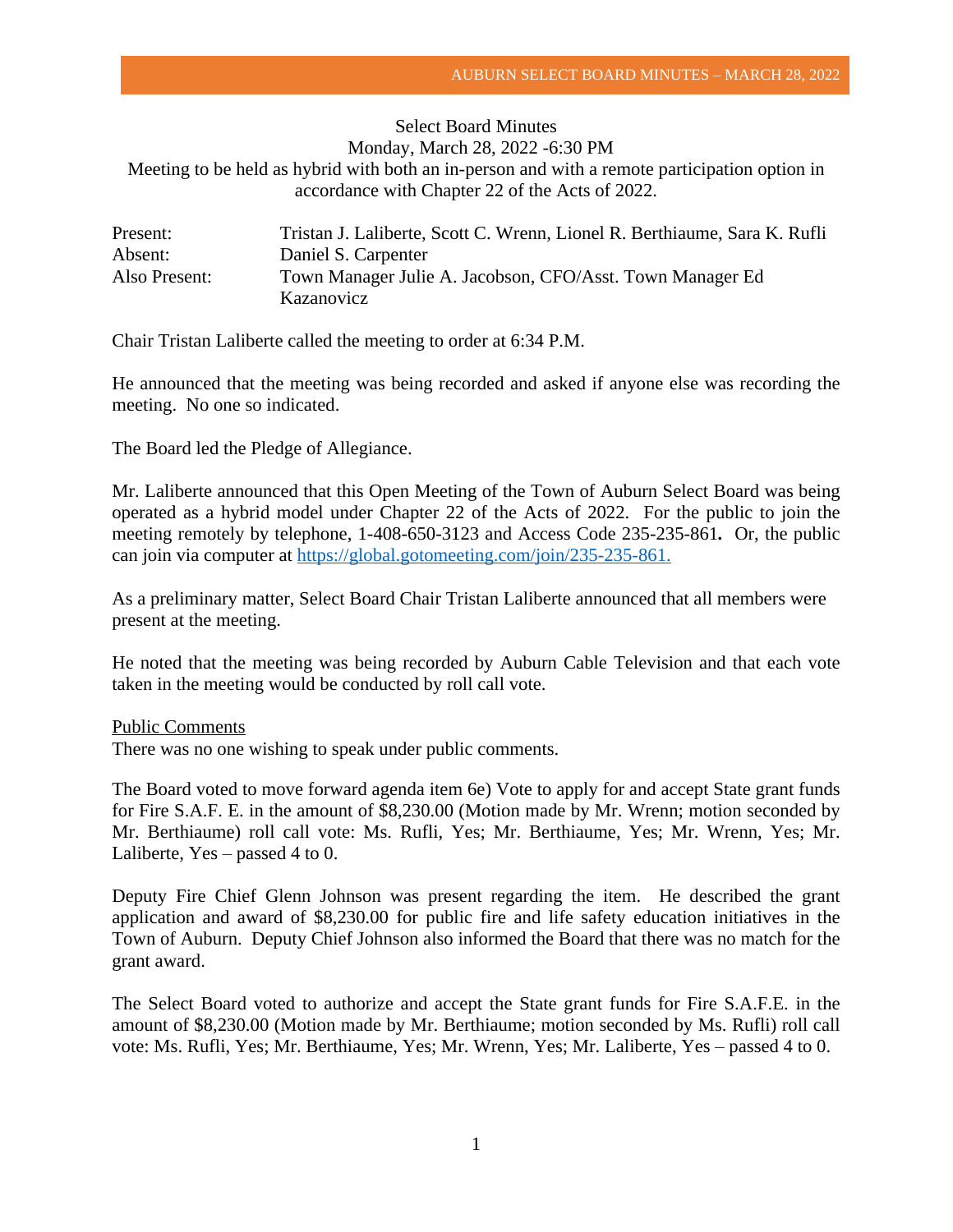Public Hearings/Presentations

Public Hearing on Motor Vehicle Class II License and Auto Repair License-Classic Partners LLC, d/b/a High Octane Classics at 141-143 Washington Street, Auburn, MA. -6:30 PM

No one was participating at this point for the license hearing.

The Board voted to move forward agenda item 5a) Outdoor Entertainment License and Open Air License – Faith Baptist Church's Easter Egg Hunt on April 9, 2022 (Motion made by Mr. Wrenn; motion seconded by Ms. Rufli) roll call vote: Ms. Rufli, Yes; Mr. Berthiaume, Yes; Mr. Wrenn, Yes; Mr. Laliberte, Yes – passed 4 to 0.

A representative on behalf of the applicant was participating remotely and explained the application for the annual Easter Egg Hunt event to be held at Lemansky Field on Saturday April 9, 2022, with a rain date of Saturday April 16, 2022.

The Board reviewed comments from the Development Coordinating Group (DCG) on the application:

- The applicant shall obtain all necessary permits and inspections from Town Departments, Boards, or Commissions;
- The applicant shall work with the Building Department to obtain any permits needed for the proposed bounce houses and any other temporary structures;
- The applicant shall work with the Parks Department to identify locations where stakes can be used on the field. This will ensure that the irrigation system is not disrupted;
- The applicant shall ensure that there are adequate restroom facilities available on the day of the event and appropriate permits are obtained;
- The applicant shall work with the Police Department to ensure that there are police details on the day of the event to help direct traffic and for crowd control;
- The applicant shall obtain temporary signage from the Board of Health regarding allergies prior to the event. This signage shall be displayed on the day of the event;
- The applicant shall ensure that both trash and recycling receptacles are available for the event.

There were no questions from Board members or the abutters.

The Select Board voted to approve the Outdoor Entertainment License and Open Air License for Faith Baptist Church's Easter Egg Hunt on April 9, 2022, provided that all applicable requirements of the state and town and any of its departments, boards and commissions have been fulfilled. Said license is subject to all the conditions stated upon it. Failure to comply with any and all the conditions shall invalidate the license and render it null and void, and with the conditions of the DCG to be placed on the license (Motion made by Mr. Berthiaume; motion seconded by Mr. Wrenn) roll call vote: Ms. Rufli, Yes; Mr. Berthiaume, Yes; Mr. Wrenn, Yes; Mr. Laliberte, Yes – passed 4 to 0.

The Board voted to waive the fee for the Open Air License as requested by the applicant (Motion made by Mr. Berthiaume; motion seconded by Ms. Rufli) roll call vote: Ms. Rufli, Yes; Mr. Berthiaume, Yes; Mr. Wrenn, Yes; Mr. Laliberte, Yes – passed 4 to 0.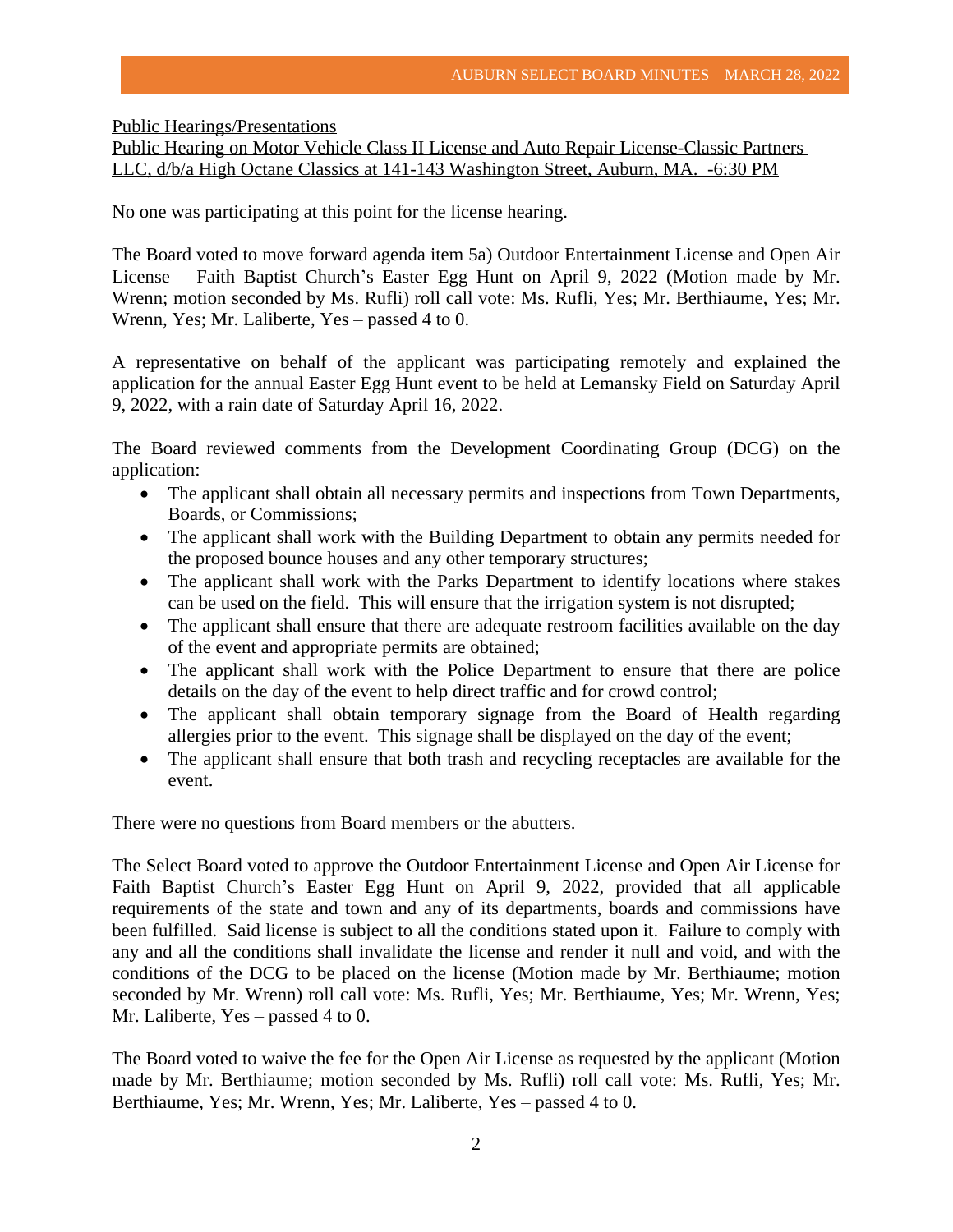Chair Laliberte then asked if anyone was participating remotely or in person on behalf of the Motor Vehicle Class II License and Auto Repair License-Classic Partners LLC, d/b/a High Octane Classics at 141-143 Washington Street, Auburn, MA. No one so indicated.

The Select Board voted to move forward agenda item 5b) May 3, 2022 Annual Town Meeting Warrant -Vote on Recommendations for Warrant Articles (Motion made by Mr. Wrenn; motion seconded by Mr. Berthiaume) roll call vote: Ms. Rufli, Yes; Mr. Berthiaume, Yes; Mr. Wrenn, Yes; Mr. Laliberte, Yes – passed 4 to 0.

The Chair asked if there were any Board questions on the warrant articles.

The Town Manager advised the Board that one article had been omitted in error, and that was current Article 32 to see if the Town Meeting will vote to authorize the Town Manager to enter into a utility supply contract for a term of up to five years if market prices are favorable for a term that exceeds three years.

CFO Ed Kazanovicz discussed Articles 13, 14, 15 and 30 on the annual town meeting warrant and he said that the appropriations for those articles were unknown at this time. He said that Article 30, for the replacement of the DPW Highway roof, may be removed.

The Select Board voted to recommend approval of the all the articles as presented (Motion made by Mr. Berthiaume; motion seconded by Ms. Rufli) roll call vote: Ms. Rufli, Yes; Mr. Berthiaume, Yes; Mr. Wrenn, Yes; Mr. Laliberte, Yes – passed 4 to 0.

Chair Laliberte then asked if anyone was participating remotely or in person on behalf of the Motor Vehicle Class II License and Auto Repair License-Classic Partners LLC, d/b/a High Octane Classics at 141-143 Washington Street, Auburn, MA. No one so indicated.

## Continued Public Hearing on American Rescue Plan Act (ARPA) Funds to Solicit Input from Residents and Businesses on the Use of the Town's ARPA Allocation

Town Manager Julie Jacobson presented additional information on ARPA funds under the final rule. She explained the potential to classify the entire Town of Auburn allocation as "Revenue Loss". She said that the administration would still have to come back to the Board with recommendations.

The Select Board voted to classify all ARPA funds as "Revenue Loss" (Motion made by Mr. Berthiaume; motion seconded by Ms. Rufli) roll call vote: Ms. Rufli, Yes; Mr. Berthiaume, Yes; Mr. Wrenn, Yes; Mr. Laliberte, Yes – passed 4 to 0.

The Board voted to close the hearing on American Rescue Plan Act (ARPA) Funds to Solicit Input from Residents and Businesses on the Use of the Town's ARPA Allocation (Motion made by Mr. Wrenn; motion seconded by Ms. Rufli) roll call vote: Ms. Rufli, Yes; Mr. Berthiaume, Yes; Mr. Wrenn, Yes; Mr. Laliberte, Yes – passed 4 to 0.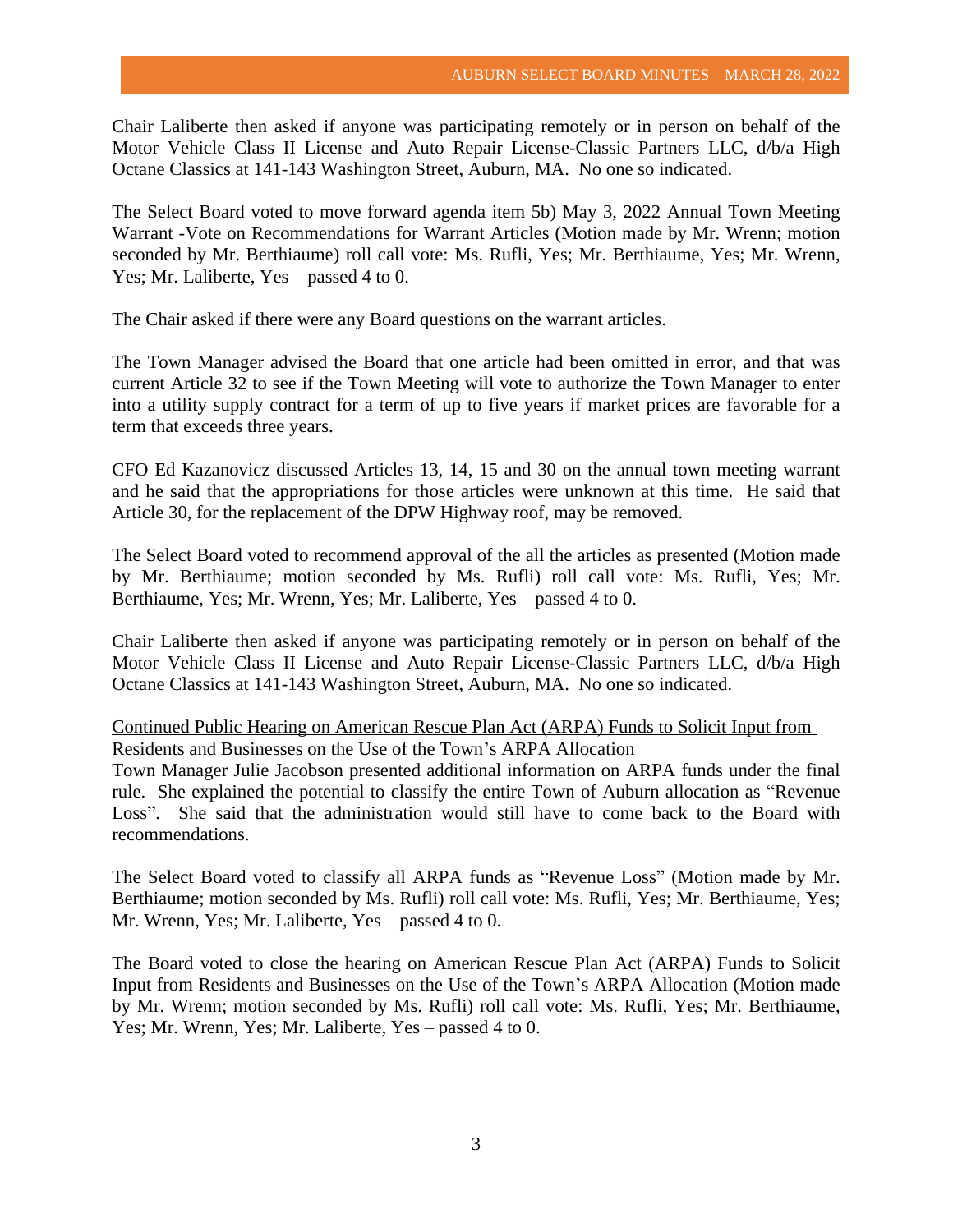Communications

There were no items.

Select Board General Items

Discussion and Vote to Establish the Process for the Town of Auburn Flag Committee to follow to choose a New Flag Design and the process for committee appointments and

Discussion on the process to establish a committee to recognize individuals who have contributed to the Town of Auburn

The Select Board voted to take agenda items 5c) and 5d) together and to establish the process for the Town of Auburn Flag Committee to follow to choose a new flag design and the process for committee appointments, with one Select Board member, one Historical Society member, one town resident member with a background in graphic arts, and two at-large residents of Auburn and also to establish a committee to recognize individuals who have contributed to the Town of Auburn, with one member designated by the Library Board of Trustees, one member designated by the Select Board and one at-large resident of Auburn selected by the Select Board (Motion made by Mr. Berthiaume; motion seconded by Mr. Wrenn) roll call vote: Ms. Rufli, Yes; Mr. Berthiaume, Yes; Mr. Wrenn, Yes; Mr. Laliberte, Yes – passed 4 to 0.

Town Manager Items

Report on Wage Theft and Tax Fraud Ordinances/Bylaws and Options

The Select Board voted to table this item until the next meeting (Motion made by Mr. Berthiaume; motion seconded by Ms. Rufli) roll call vote: Ms. Rufli, Yes; Mr. Berthiaume, Yes; Mr. Wrenn, Yes; Mr. Laliberte, Yes – passed 4 to 0.

"Auburn Night at the WooSox" Wednesday June 15<sup>th</sup>. Game starts at 6:45 P.M. The Town Manager described the event at Polar Park.

Vote to accept a \$2,500.00 grant from Bank Hometown to fund the Independence Day Event concert

The Select Board voted to approve a gift acceptance to the Town with gratitude and a letter of thanks signed by the Chair from Bank Hometown in the amount of \$2,500.00 for the Independence Day concert (Motion made by Mr. Berthiaume; motion seconded by Ms. Rufli) roll call vote: Ms. Rufli, Yes; Mr. Berthiaume, Yes; Mr. Wrenn, Yes; Mr. Laliberte, Yes – passed 4 to 0.

Tabled Items There were no items.

Select Board Member Items There were no items.

Chair Tristan Laliberte asked if there were any questions or comments on the minutes of January 10, 2022. There being none, the Chair accepted the minutes of January 10, 2022.